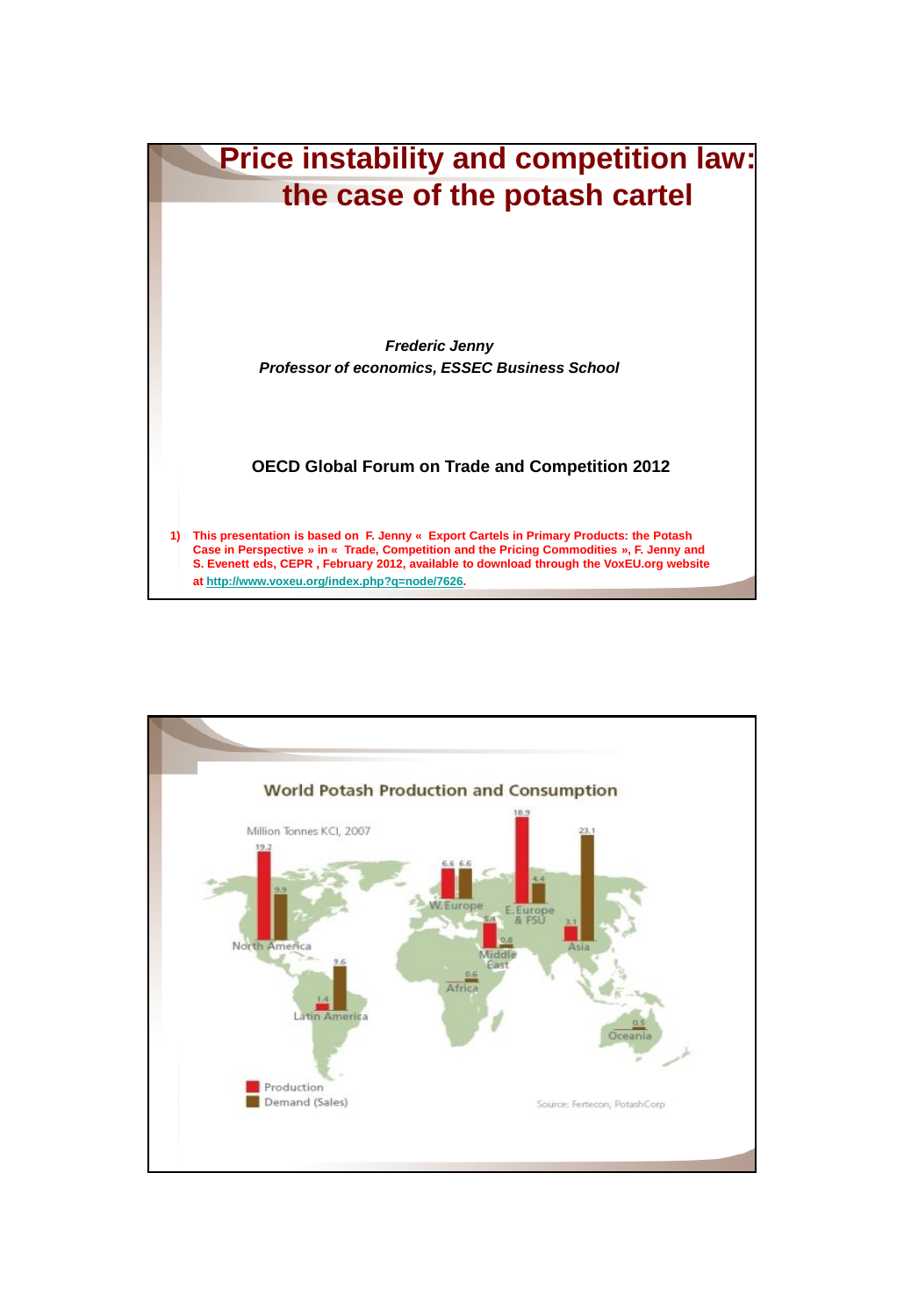

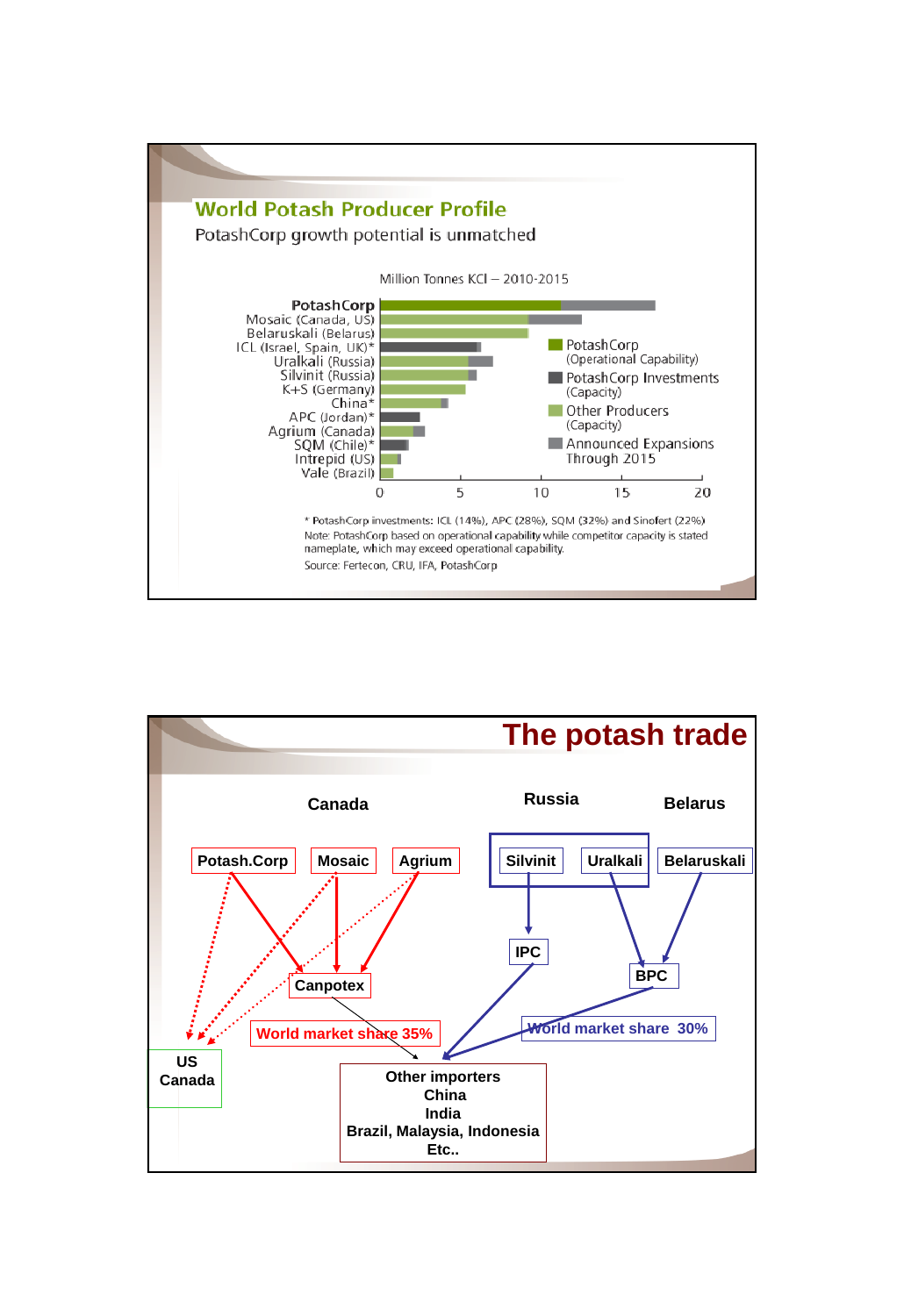

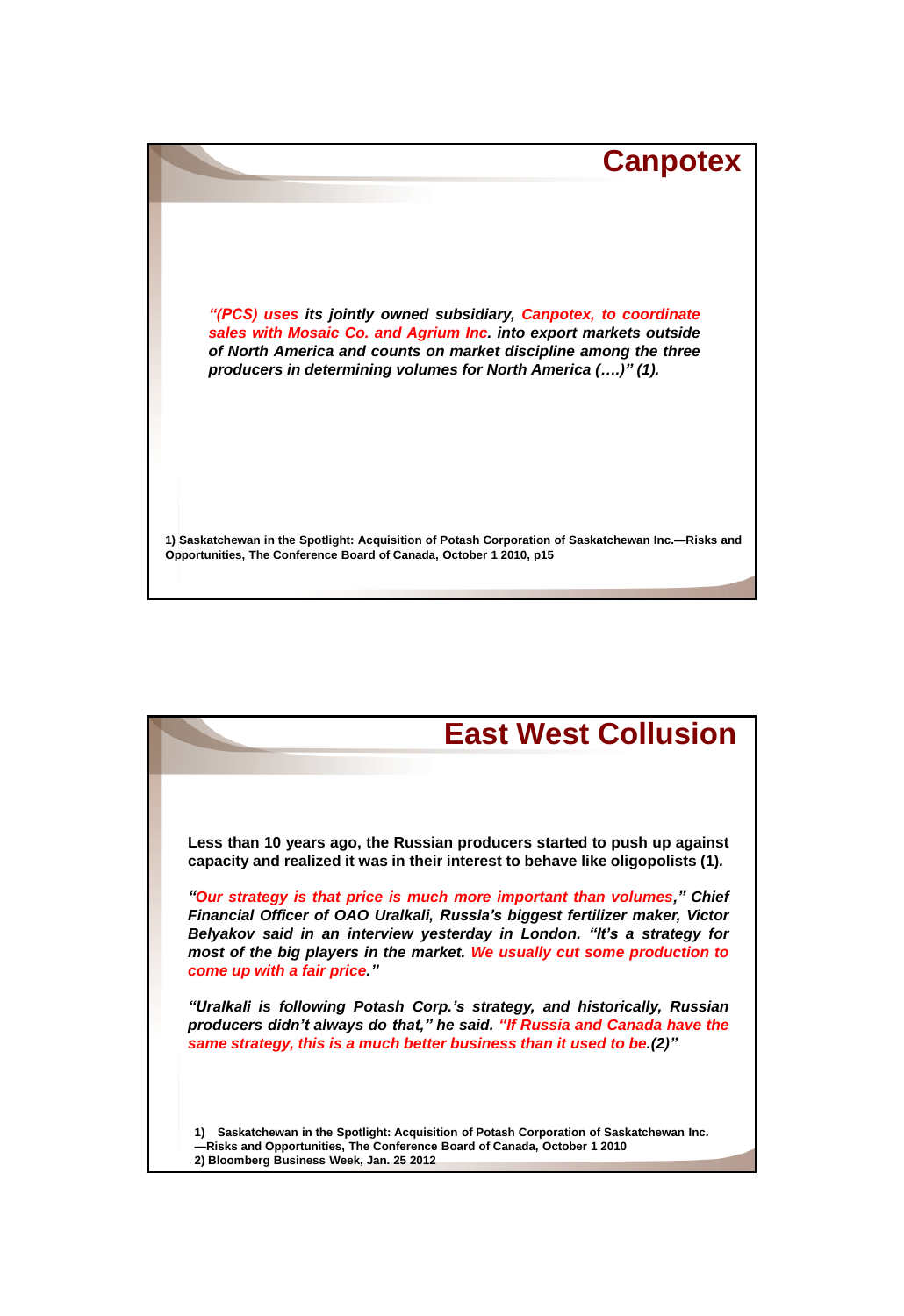

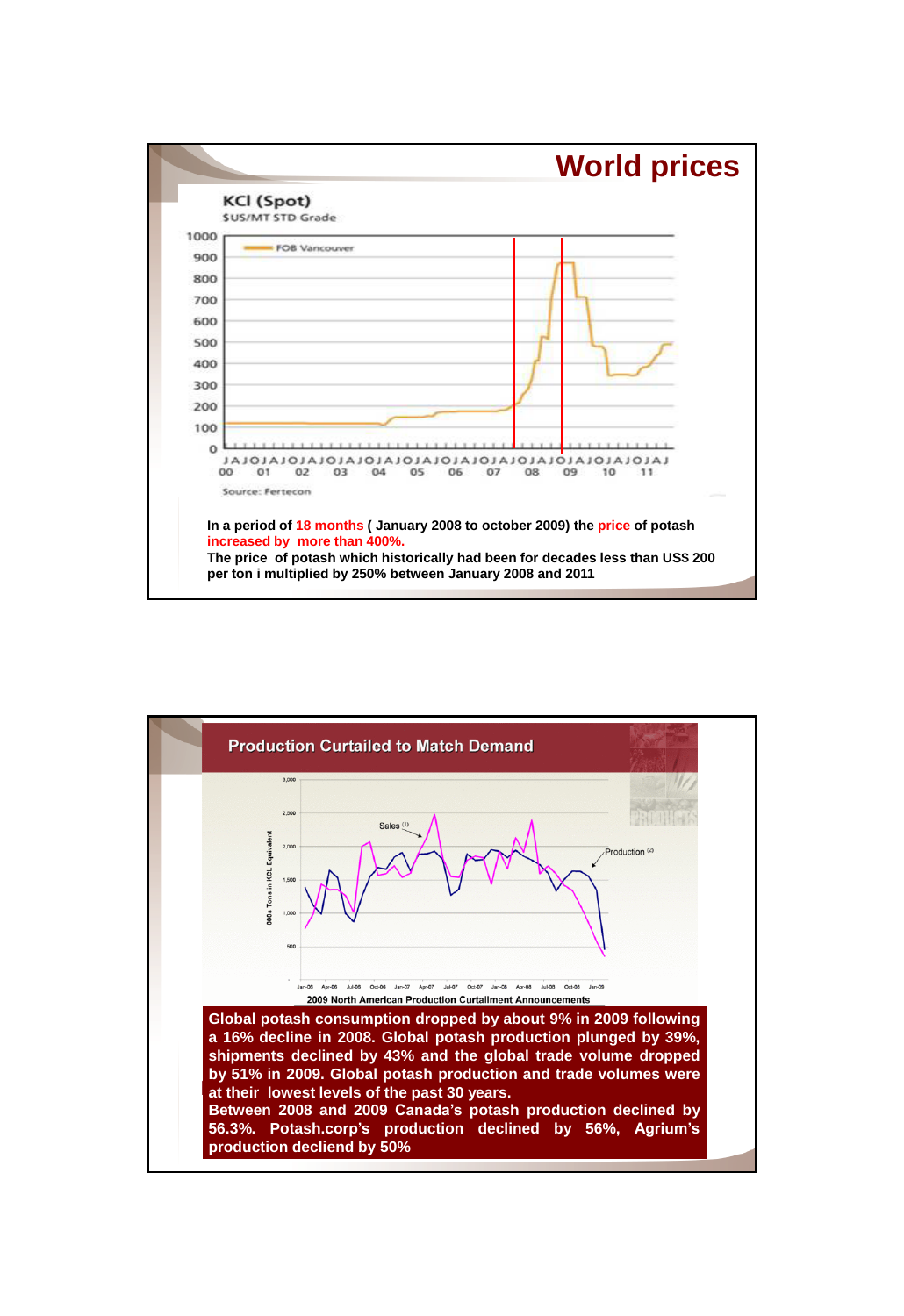

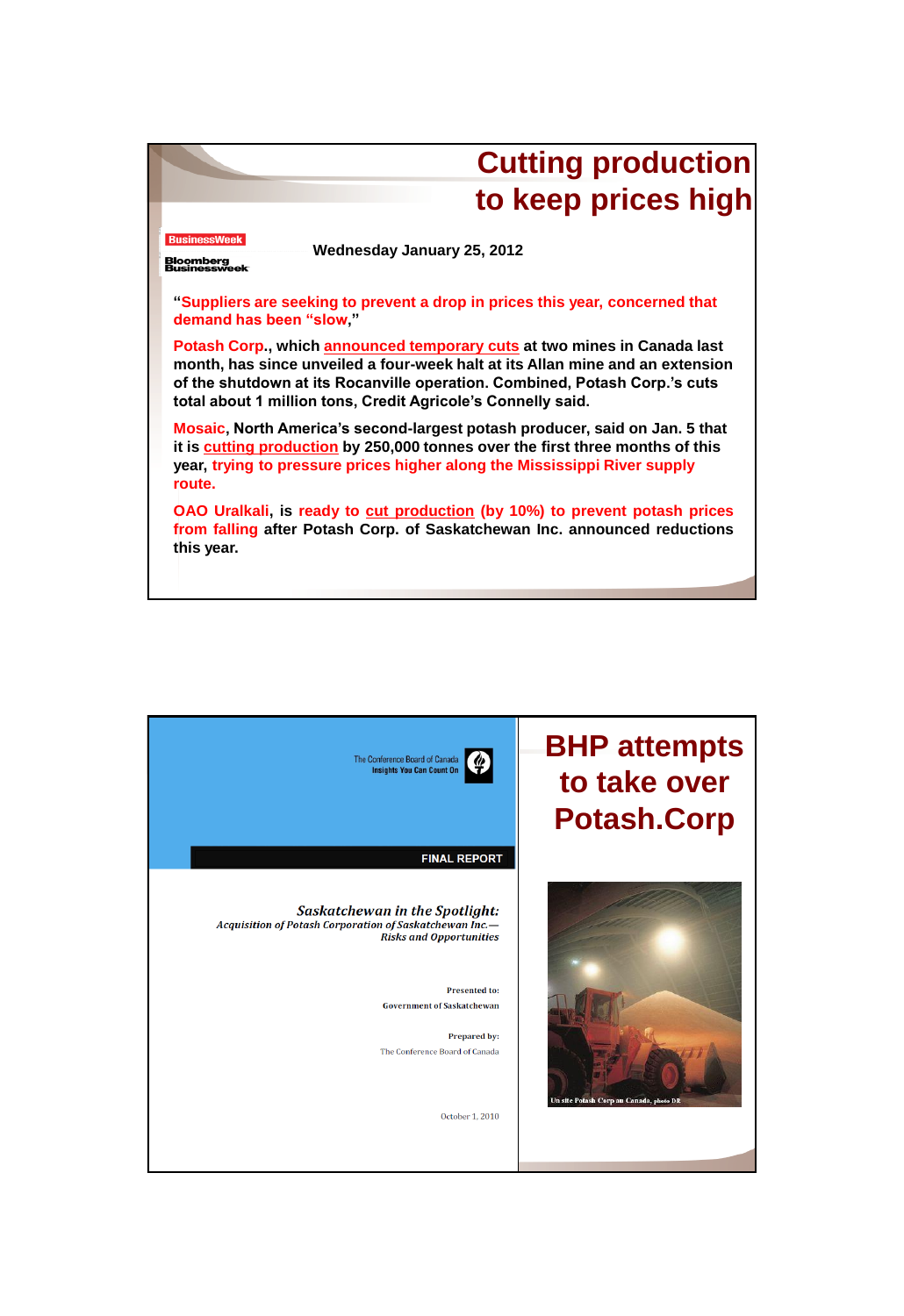| <b>The Conference Board report</b>                                                                                                                                                               |
|--------------------------------------------------------------------------------------------------------------------------------------------------------------------------------------------------|
| Scenario 1 : Base case                                                                                                                                                                           |
| The base case forecast considers what would occur if a potential acquisition<br>of PCS fails, or if an acquirer were to behave in a manner similar to that of the<br>existing management at PCS. |
| The key assumption in this scenario is that the market discipline that potash<br>producers have displayed in recent years will continue ()                                                       |
| Scenario 2: Full production scenario                                                                                                                                                             |
| The key assumption in this scenario is that once a major producer like PCS<br>breaks ranks with the other producers and maximizes production, all other<br>market participants will follow suit. |
|                                                                                                                                                                                                  |
|                                                                                                                                                                                                  |

|                                           | <b>Expected prices of potash</b> |                     |  |  |  |  |  |  |                                                   |  |
|-------------------------------------------|----------------------------------|---------------------|--|--|--|--|--|--|---------------------------------------------------|--|
|                                           |                                  |                     |  |  |  |  |  |  |                                                   |  |
| <b>Price</b>                              |                                  |                     |  |  |  |  |  |  | 2011 2012 2013 2014 2015 2016 2017 2018 2019 2020 |  |
| <b>Competitive</b><br>scenario            |                                  | 574 356 245 226 217 |  |  |  |  |  |  | 488                                               |  |
| <b>Canadian cartel</b><br><b>Scenario</b> | 574 591 601 611 611              |                     |  |  |  |  |  |  | 734                                               |  |
|                                           |                                  |                     |  |  |  |  |  |  |                                                   |  |
|                                           |                                  |                     |  |  |  |  |  |  |                                                   |  |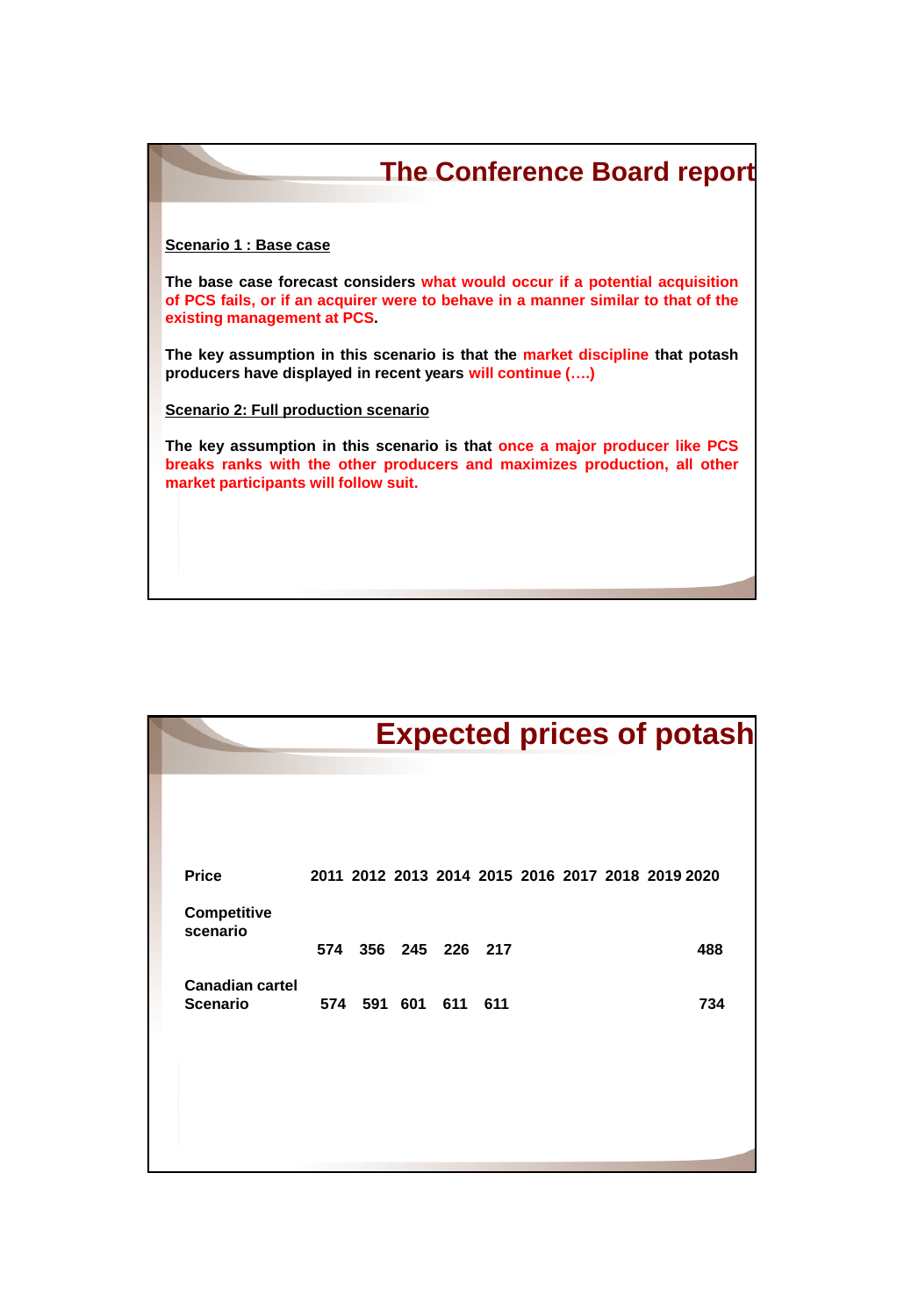

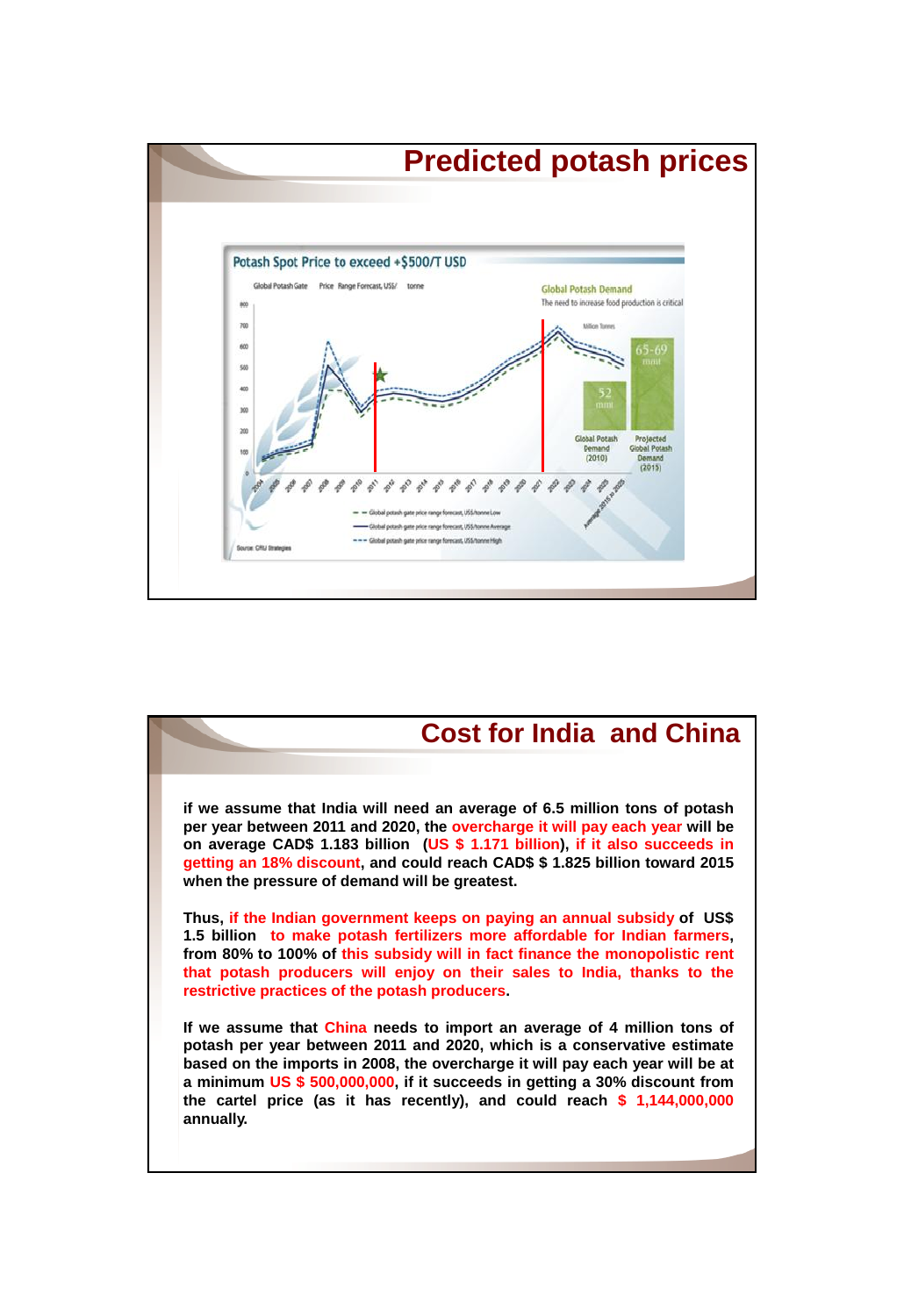## **Competition law responses: Canada**

**Competition Act**

**Art 45. (1) Every person commits an offence who, with a competitor of that person with respect to a product, conspires, agrees or arranges (a) to fix, maintain, increase or control the price for the supply of the product (…)**

**(5) No person shall be convicted of an offence under subsection (1) in respect of a conspiracy, agreement or arrangement that relates only to the export of products from Canada(…)**

*In November 2010 the Canadian Bureau of Competition decided that it would not challenge the hostile bid for Potash.corp.*

*But that same month the Canadian government rejected the merger by using the Federal Investment Canada Act because it did not « provide net benefits to Canadians »*

## **Competition law responses: United States**

**Two separate groups of plaintiffs, who were direct and indirect potash purchasers in the United States, filed nearly identical antitrust class actions alleging a global conspiracy to raise the price of potash at artificially high levels in violation of Section 1 of the Sherman Act, 15 U.S.C.** § **1**

**The court held that the complaint failed to provide any factual description of the way in which prices in China, Brazil, and India served as a "benchmark" for American prices and that it thus failed to permit a plausible inference that the defendants" anticompetitive conduct in these foreign markets has a direct, substantial, and reasonably foreseeable effect on potash prices in the United States.**

**In November 2011 the seventh Circuit has granted rehearing en banc in this case**

(1) United States Court of Appeals For the Seventh Circuit, No. 10-1712, SEPTEMBER 23, 2011, MINN-CHEM, INCORPORATED v.AGRIUM INCORPORATED.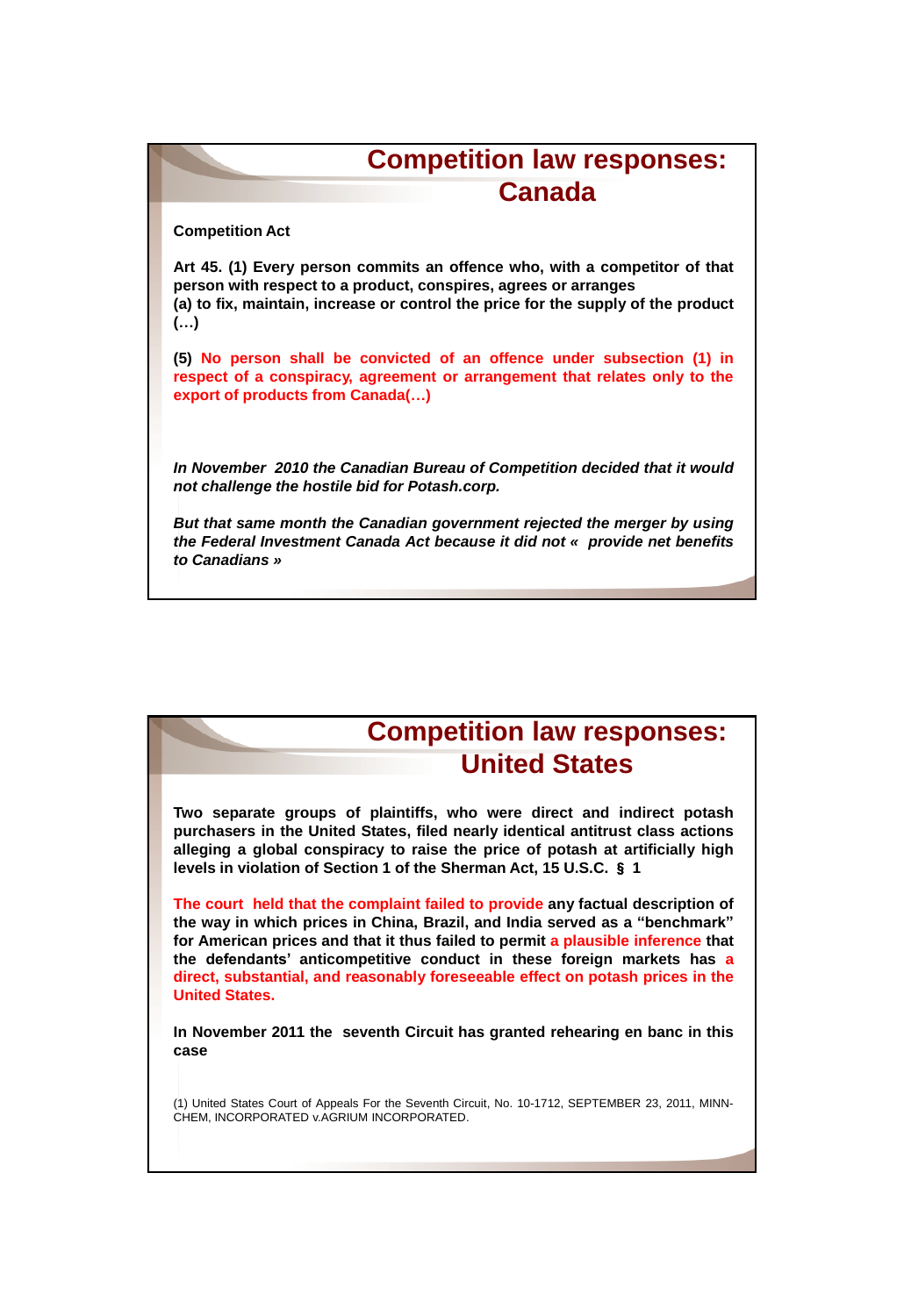

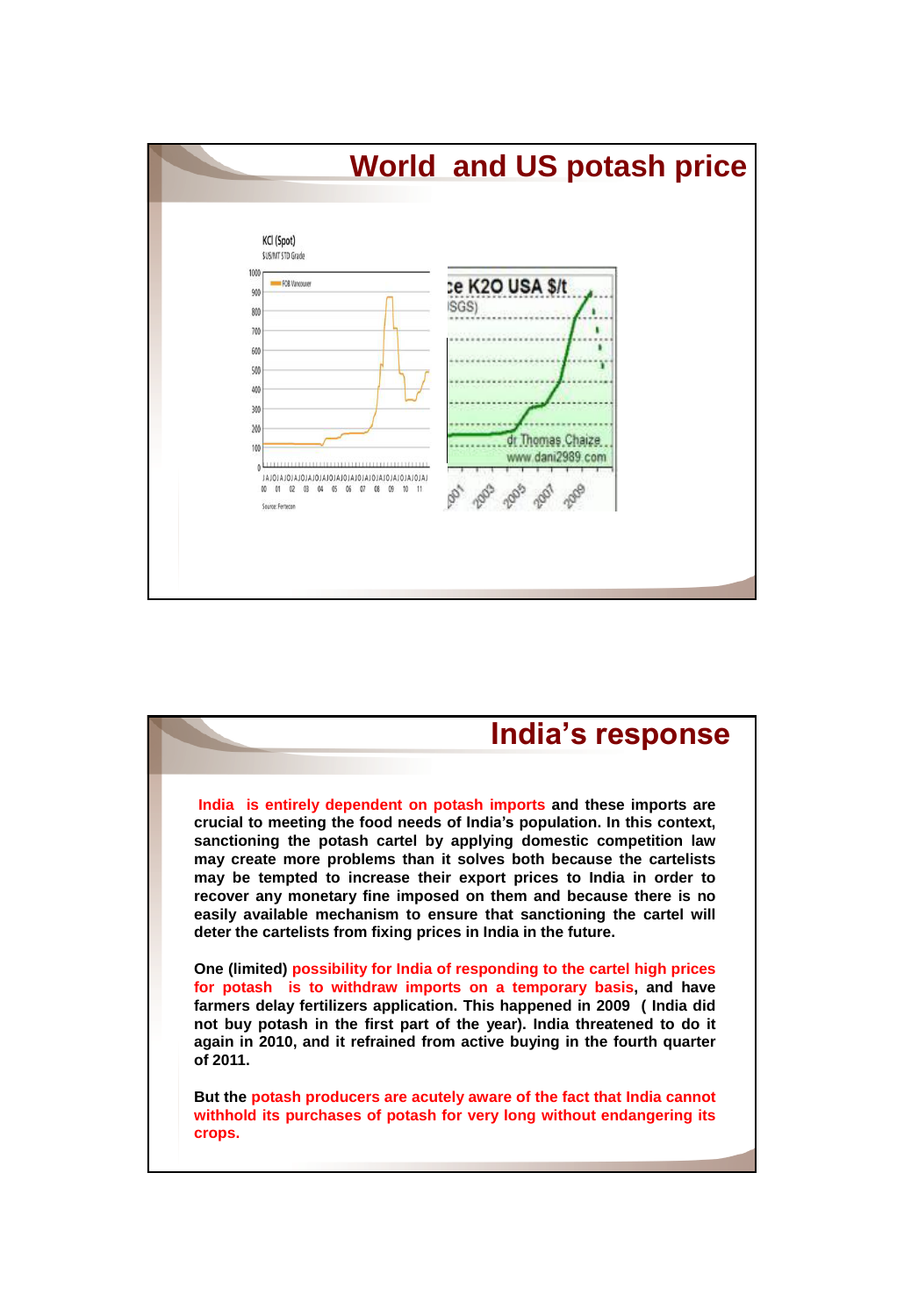## **Competition law responses: China**

**In the spring of 2011, Mofcom cleared the the merger of Russian potash producers Uralkali and Silvinit subject to three behavioural conditions.**

**First, the merged entity must maintain its established sales process and procedures when supplying potassium chloride to customers in China.**

**Second the merged entity must continue to meet the demands of China"s customers (including those in agricultural, general and "special" industries) for potassium chloride - both in terms of product volume and product range.**

**Third, the merged entity must continue to utilise traditional price negotiation procedures with Chinese customers and take account of the historical and current trading situation as well as the unique features of the Chinese market.**

**As a commentator observed ( ): "By requiring the merged entity to maintain current levels of sales and supplies to customers in China, and to continue utilising existing price negotiation procedures, Mofcom will have eased any concerns these customers may have had about the potential for price rises and increased disparity in their bargaining power with suppliers of potassium chloride.**